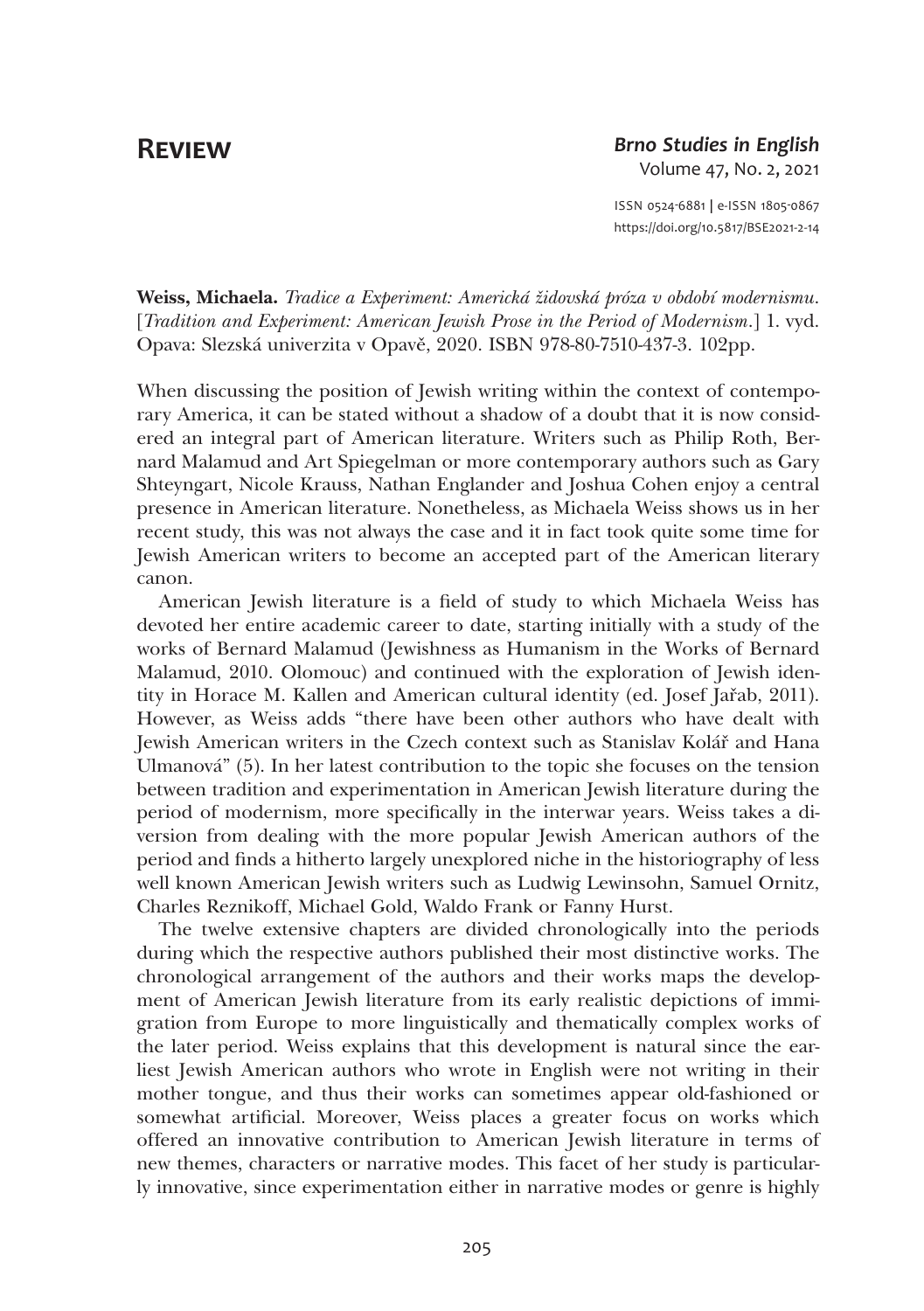## **Zuzana Buráková**

unusual in earlier Jewish American literature. Weiss outlines some of the broader reasons for the lack of experimentation prior to the 1960s, the period in which we encounter the first works about the Holocaust which often employed more experimental forms.

In the first chapter Weiss pays careful attention to defining the differences between the language of modernism and modernity and leans on Sacvan Bercovitch's four approaches to modernism. In other words, Weiss makes a point by saying that "not all writers who wrote during the period of modernity were necessarily modernists" (6). She notes firstly that the majority of American Jewish writers wrote about the emerging modern world without necessarily employing modernist language and explains the reasons for such an approach using her exhaustive knowledge of Jewish American history and culture of the first half of the  $20<sup>th</sup>$  century. She demonstrates the use of autobiography as an innovative genre in Jewish literature on works by Abraham Cahan, George Steiner or Mary Antin. A particularly detailed extensive chapter entitled "Ethnicity and Modernism" is dedicated to the work of Gertrude Stein, an author who has a unique position both in modernism and also in the works of the lost generation. Stein's search for a more innovative style bore fruit in several works such as Three Lives or The Autobiography of Alice B. Toklas, and Weiss clearly delineates Stein's contributions both to the modernist movement as a whole but also to the Jewish American literary presence in the interwar years.

The third chapter of Weiss's study focuses on the "unromantic" woman's novel Fanny by Edna Ferber, offering an analysis of the way in which this seemingly sentimental book can be read as an ironic and multi-layered novel employing an innovative narrative mode if it is placed in the wider context of the Jewish American experience. As Weiss notes "the narrator clearly states to the reader that it is her who decides which character speaks" (31). Generational and inter-generational conflict are the key themes in the fiction of Anzia Yezierska, the subject of Weiss's fourth chapter, while chapter five offers an analysis of the family sagas of Ludwig Levinsohn. Modernist fictional autobiographies of the 1920s and 1930s are well researched in successive chapters on Samuel Ornitz, Paul Rosenfeld, Waldo Frank and Charles Reznikoff (Chapters 6, 7 & 8).

An added benefit of the study is Weiss's remarkably detailed knowledge of Jewish American literature in translation into Czech or, in many cases, the lack of such translations. Weiss herself translates large sections of texts that have not previously been translated into Czech and thereby points out missing areas in her discussion of how Jewish American writers have been perceived in the Czechoslovak context. Authors such as Michael Gold were active defenders of socialism and while his works found little popularity when first published in America, they were nonetheless translated into Czech. Weiss's examination of protest novels not only highlights the diversity of Jewish American writing but also serves as an excellent example of the author's diligent research into the connections between European and American perceptions of Jewish literature.

The final chapters of the study deal with the aspect of ethnicity in the novels of Henry Roth, works which are considered highly modernistic in terms of their experimentation, and the dystopian satires which appear in the writings of Nath